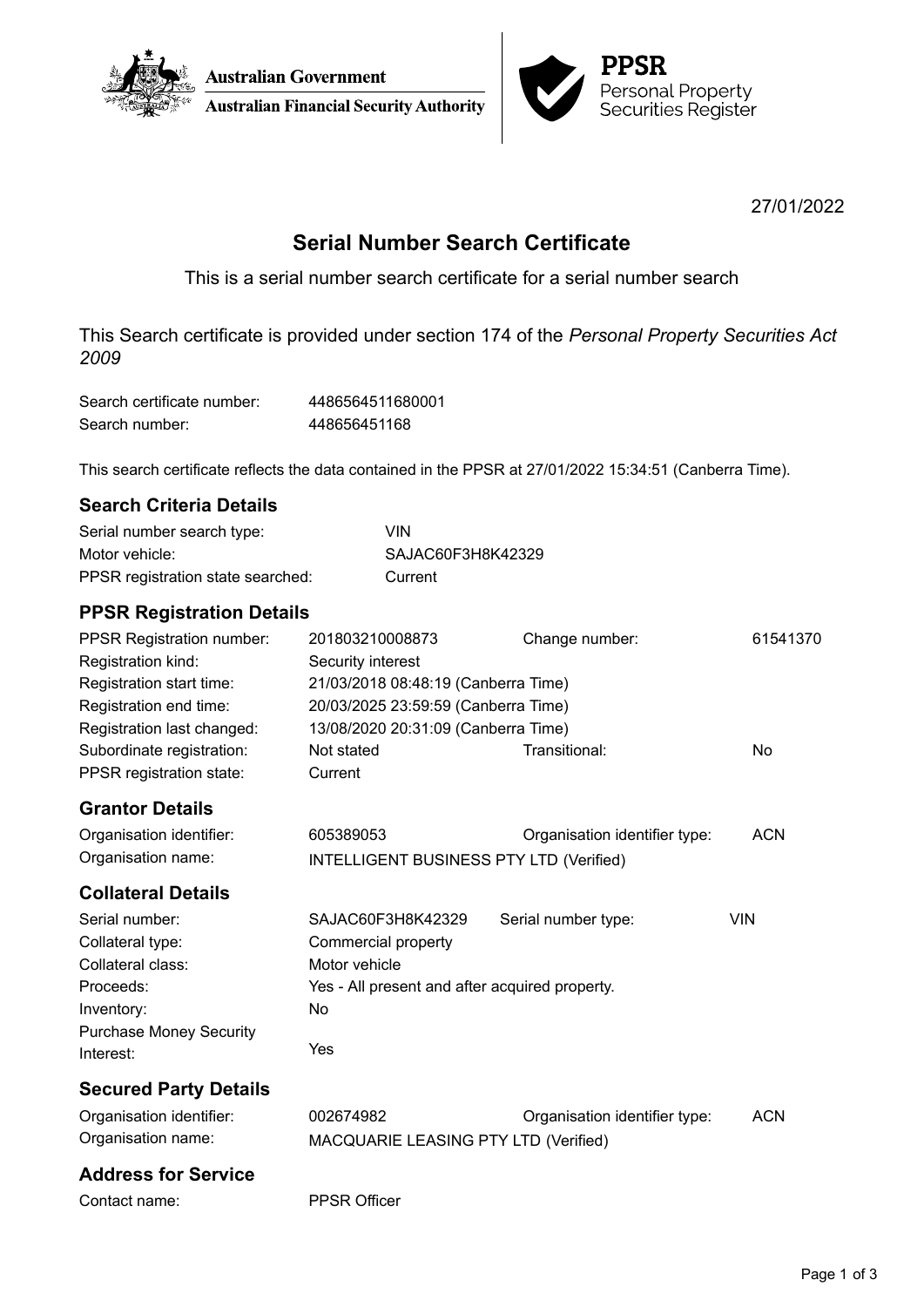| Email:            | mcaflea.ppsr@macquarie.com |      |  |  |
|-------------------|----------------------------|------|--|--|
| Mailing address:  | 1 Shelley Street           |      |  |  |
|                   | Sydney                     |      |  |  |
|                   | <b>NSW</b>                 | 2000 |  |  |
|                   | <b>AUSTRALIA</b>           |      |  |  |
| Physical address: | 1 Shelley Street           |      |  |  |
|                   | Sydney                     |      |  |  |
|                   | <b>NSW</b>                 | 2000 |  |  |
|                   | <b>AUSTRALIA</b>           |      |  |  |

## **History Summary**

| Change Number: | 61541370 | Type: Address | Time: | 13/08/2020 20:31:09 (Canberra Time)       |
|----------------|----------|---------------|-------|-------------------------------------------|
|                |          | For Service   |       |                                           |
|                |          | Change        |       |                                           |
| Change Number: | 48119243 | Type: Create  |       | Time: 21/03/2018 08:48:19 (Canberra Time) |

# **Additional Motor Vehicle Details – NEVDIS**

| Identifier number:                | SAJAC60F3H8K42329        | Identifier type:                 | VIN              |
|-----------------------------------|--------------------------|----------------------------------|------------------|
| Vehicle type:                     | CAR / SMALL              | Make:                            | <b>JAG</b>       |
|                                   | <b>PASSENGER VEHICLE</b> |                                  |                  |
| Body type:                        | <b>COUPE</b>             | Model:                           | FT               |
| Colour:                           | <b>BLACK</b>             | Engine number:                   | 16072104262306PS |
| Registration plate number: DSN59U |                          | State vehicle registered:        | <b>NSW</b>       |
| <b>Registration expiry:</b>       | 30 Nov 2022              |                                  |                  |
| Year of manufacture:              | No data recorded.        | <b>Year/Month of compliance:</b> | 2016-10          |

## **NEVDIS Written-off Vehicle Notification:**

• Not recorded as written-off.

## **NEVDIS Stolen Vehicle Notification:**

• Not recorded as stolen.

Tasmanian stolen vehicle information is currently unavailable from this service. For information about the status of Tasmanian vehicles, go to:

<https://www.transport.tas.gov.au/MRSWebInterface/public/regoLookup/registrationLookup.jsf> (Note: you will need to provide the vehicle registration plate number to search this site).

A stolen vehicle notification, or the absence of one, does not necessarily mean a vehicle is or is not stolen.

If there is a stolen vehicle notification you wish to enquire about, you should contact the police force in the State or Territory indicated immediately after the date in the notification. The reference number at the end of the notification should be quoted as a part of your enquiry.

Please note that there may be multiple stolen notifications shown. A stolen notification can be for a VIN, Plate, Chassis and/or Engine.

Vehicle information is requested from Austroads NEVDIS database for each transaction involving a vehicle VIN or Chassis Number on the PPSR. The data is not part of interests registered on the PPSR and it is presented without any guarantee regarding its accuracy.

The NEVDIS data is intended to assist users with checking that the VIN or Chassis Number they entered, along with information they have about the vehicle from other sources, is accurate and to provide users with any data held on NEVDIS about a vehicle's stolen or written off status.